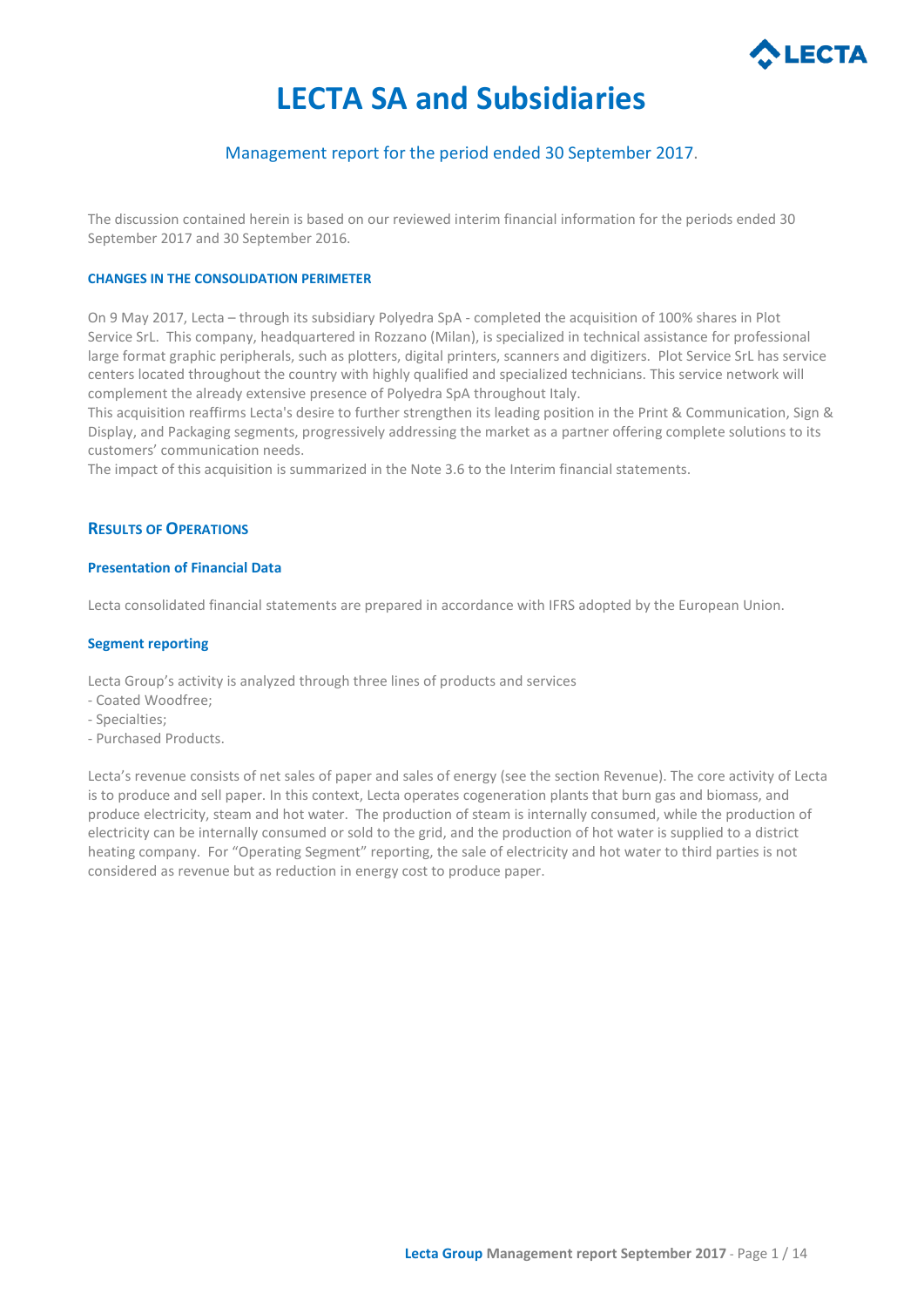The following table compares sales and profit information of the products and services for the nine month period and the quarter ended 30 September 2017, with the same periods of last year and the prior quarter:

|                                | <b>Net Sales of Paper</b> |        |          |        |                |      |          |        |      |                |          |        |
|--------------------------------|---------------------------|--------|----------|--------|----------------|------|----------|--------|------|----------------|----------|--------|
| <b>Products &amp; Services</b> | 30 Sep                    | 30 Sep | Change   |        | Q <sub>3</sub> | Q3   | Change   |        | O3   | Q <sub>2</sub> | Change   |        |
| (in EUR M)                     | 2017                      | 2016   | absolute | %      | 2017           | 2016 | absolute |        | 2017 | 2017           | absolute |        |
| Coated Woodfree                | 556                       | 583    | $-27$    | $-5%$  | 179            | 187  | -8       | $-4%$  | 179  | 181            | $-1$     | $-1%$  |
| Specialties                    | 327                       | 300    | $+27$    | $+9%$  | 105            | 99   | $+6$     | $+7%$  | 105  |                | -h       | $-6%$  |
| Purchased products             | 127                       | 124    | +4       | $+3%$  | 39             | 36   | $+3$     | $+9%$  | 39   | 44             |          | $-11%$ |
| Total                          | 1,011                     | 1.008  | +4       | $+0\%$ | 324            | 322  | ÷Z.      | $+1\%$ | 324  | 337            | $-13$    | $-4%$  |

|                                | <b>EBITDA</b> |        |          |        |      |                |          |        |      |                |          |        |
|--------------------------------|---------------|--------|----------|--------|------|----------------|----------|--------|------|----------------|----------|--------|
| <b>Products &amp; Services</b> | 30 Sep        | 30 Sep |          | Change | Q3   | Q <sub>3</sub> | Change   |        | QЗ   | Q <sub>2</sub> | Change   |        |
| (in EUR M)                     | 2017          | 2016   | absolute | %      | 2017 | 2016           | absolute | %      | 2017 | 2017           | absolute | ℅      |
| Coated Woodfree                | 46            | 56     | $-10$    | $-18%$ | 15   | 18             | -3       | $-17%$ | 15   |                | $-1$     | $-4%$  |
| Specialties                    | 37            | 31     |          | $+19%$ | 12   |                |          | $+26%$ | 12   |                | - 1      | $-7%$  |
| Purchased products             |               |        |          | $+1\%$ |      |                | -0       | $-11%$ |      |                | $-1$     | $-51%$ |
| Total                          | 87            | 91     | -4       | $-4%$  | 27   | 28             |          | $-3%$  | 27   | 30             |          | $-9%$  |

|                                | <b>EBITDA Margin</b> |        |                   |                |      |                   |                |                |                   |  |
|--------------------------------|----------------------|--------|-------------------|----------------|------|-------------------|----------------|----------------|-------------------|--|
| <b>Products &amp; Services</b> | 30 Sep               | 30 Sep | Change            | Q <sub>3</sub> | Q3   | Change            | Q <sub>3</sub> | Q <sub>2</sub> | Change            |  |
| (in EUR M)                     | 2017                 | 2016   | Percentage points | 2017           | 2016 | Percentage points | 2017           | 2017           | Percentage points |  |
| Coated Woodfree                | 8.2%                 | 9.5%   | -1.3              | 8.2%           | 9.5% | $-1.3$            | 8.2%           | 8.5%           | $-0.3$            |  |
| Specialties                    | 1.2%                 | 10.2%  | $+1.0$            | 11.0%          | 9.3% | $+1.7$            | 11.0%          | 11.1%          | $-0.1$            |  |
| Purchased products             | 4.2%                 | 4.2%   | $-0.1$            | 2.6%           | 3.2% | $-0.6$            | 2.6%           | 4.8%           | $-2.2$            |  |
| Total                          | 8.6%                 | 9.1%   | $-0.4$            | 8.4%           | 8.7% | $-0.3$            | 8.4%           | 8.9%           | $-0.4$            |  |

## **Evolution of Net Sales of Paper, EBITDA, and EBITDA Margin:**



## **Breakdown of Net Sales of Paper and EBITDA by Product and Service:**

|                                                                              | <b>Net Sales of Paper</b>                            |                                        |                   | <b>EBITDA</b>                  |                   |                                               |  |  |
|------------------------------------------------------------------------------|------------------------------------------------------|----------------------------------------|-------------------|--------------------------------|-------------------|-----------------------------------------------|--|--|
|                                                                              | 30 Sep 2017                                          | 30 Sep 2016                            | <b>Change</b>     | 30 Sep 2017                    | 30 Sep 2016       | <b>Change</b>                                 |  |  |
| Coated Woodfree                                                              | 55%                                                  | 58%                                    | $-3pp$            | 52%                            | 61%               | $-9$ pp                                       |  |  |
| Specialties                                                                  | 32%                                                  | 30%                                    | $+3pp$            | 42%                            | 33%               | $+8pp$                                        |  |  |
| Purchased products                                                           | 13%                                                  | 12%                                    | $+0$ pp           | 6%                             | 6%                | $+0$ pp                                       |  |  |
|                                                                              | 100%                                                 | 100%                                   |                   | 100%                           | 100%              |                                               |  |  |
|                                                                              |                                                      | <b>Net Sales of Paper</b>              |                   | <b>EBITDA</b>                  |                   |                                               |  |  |
| CWF: Coated WoodFree<br><b>SPEC.: Specialities</b><br>PP: Purchased products | PP<br>13%<br><b>CWF</b><br><b>SPEC</b><br>55%<br>32% | <b>PP</b><br>12%<br><b>SPEC</b><br>30% | <b>CWF</b><br>58% | PP<br>6%<br><b>SPEC</b><br>42% | <b>CWF</b><br>52% | 6%<br><b>SPEC</b><br>33%<br><b>CWF</b><br>61% |  |  |
|                                                                              | 30 Sep 2017                                          | 30 Sep 2016                            |                   | 30 Sep 2017                    |                   | 30 Sep 2016                                   |  |  |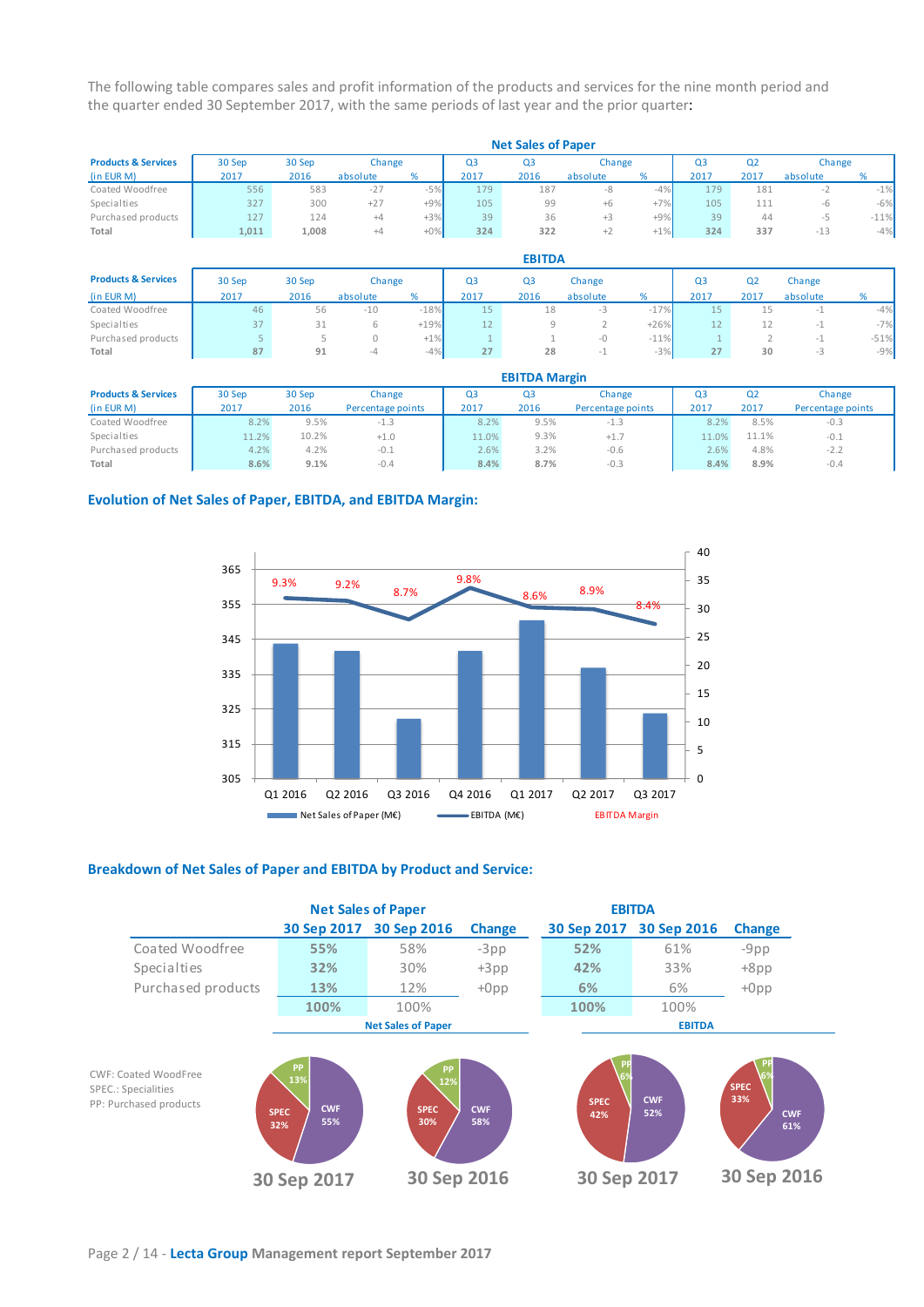





In 3Q2017, the net sales of Coated Woodfree were €179 million vs €187 million in 3Q2016, a decrease of €8 million or -4%. The Ebitda at €15 million was lower than in 3Q2016 (€18 million). This decrease was mainly due to lower net sales price and an increase of raw materials price and selling variable costs, partly offset by a reduction in fixed costs.





In 3Q2017, the net sales of Specialties were €105 million vs €99 million in 3Q2016, an increase of €6 million or +7%. The Ebitda at €12 million was higher than in 3Q2016 (€9 million). This increase was mainly due to larger sales.





In 3Q2017, the net sales of Purchased products were €39 million vs €36 million in 3Q2016, an increase of €3 million or +9%. The Ebitda at €1 million was stable vs 3Q2016.

**Purchased products**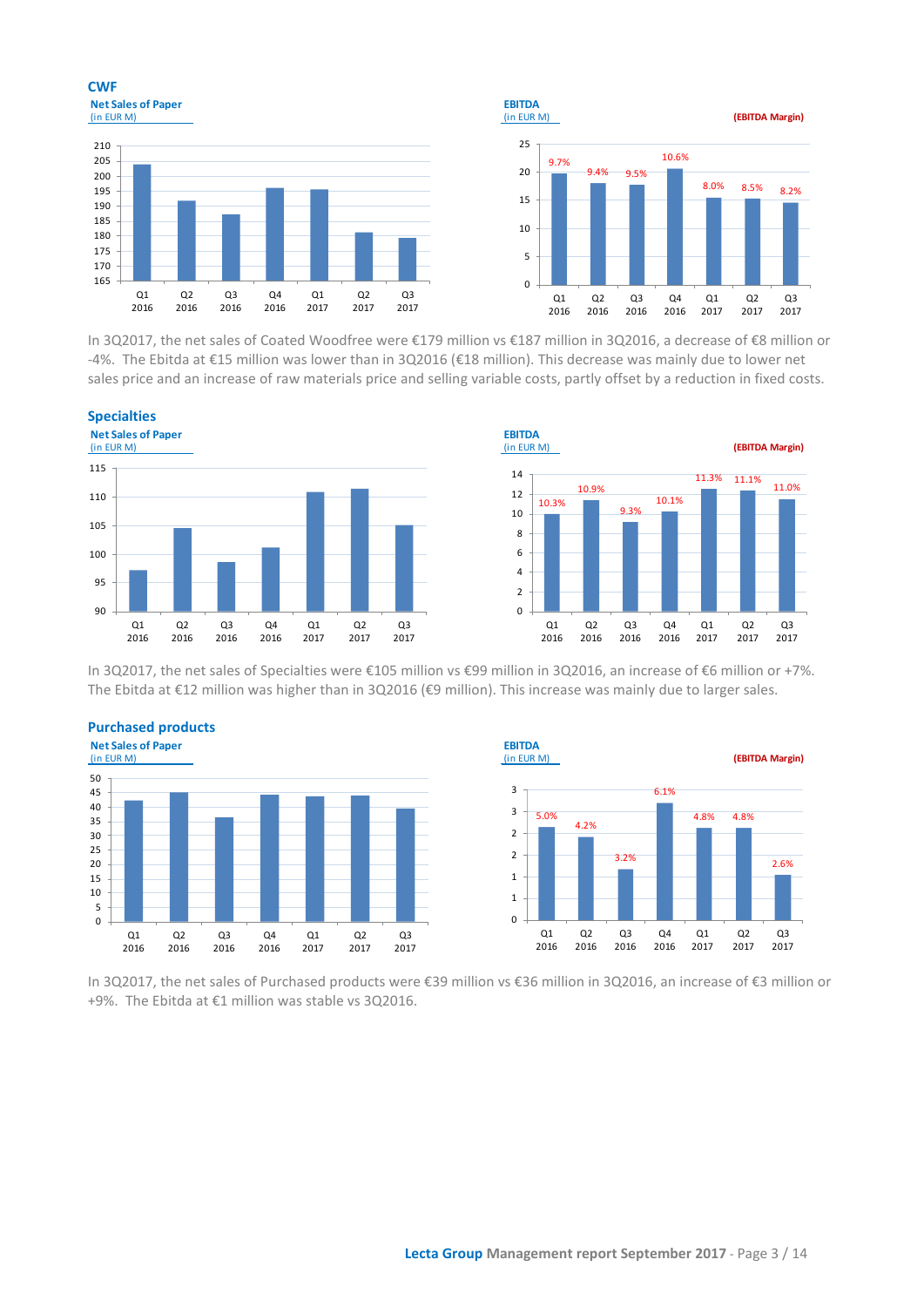## **Three Months Ended 30 September 2017 Compared to Three Months Ended 30 September 2016**

The following table sets forth Lecta's income statement line items in absolute numbers, as a percentage of revenue for the quarters ended 30 September 2017 and 30 September 2016 and in the percentage change quarter over quarter:

|                                                              | Three months ended 30 September |                   |                    |                   |         |                 |
|--------------------------------------------------------------|---------------------------------|-------------------|--------------------|-------------------|---------|-----------------|
|                                                              | 2017                            | %                 | 2016               | %                 |         | Change % change |
| (in millions of euro, except percentages)                    | (unaudited)                     |                   | (unaudited)        |                   |         |                 |
| Volume sold (in thousands of metric tons)                    | 364.2                           |                   | 364.7              |                   | $-0.5$  | $-0.1%$         |
| <b>Revenues</b>                                              |                                 | 343.7 100.0       |                    | 338.4 100.0       | $+5.3$  | $+1.6%$         |
| Change in inventories of finished goods and work in progress | 10.4                            | 3.0               |                    | $(4.9)$ $(1.5)$   | $+15.3$ |                 |
| Raw materials and consumables used                           | $(184.6)$ $(53.7)$              |                   | $(163.1)$ $(48.2)$ |                   | $-21.5$ | $+13.2%$        |
| Labor costs                                                  |                                 | $(48.1)$ $(14.0)$ |                    | $(48.0)$ $(14.2)$ | $-0.1$  | $+0.2%$         |
| Other operating costs except non-recurring items             | (94.2)                          | (27.4)            | (94.3)             | (27.9)            | $+0.1$  | $-0.1%$         |
| <b>EBITDA</b>                                                | 27.3                            | 7.9               | 28.1               | 8.3               | $-0.9$  | $-3.0%$         |
| Depreciation                                                 | (13.5)                          | (3.9)             | (13.6)             | (4.0)             | $+0.1$  | $-0.6%$         |
| Amortization                                                 | (0.1)                           | (0.0)             | (0.0)              | (0.0)             | $-0.0$  | $+24.0%$        |
| Non-recurring items                                          | (1.3)                           | (0.4)             | (0.6)              | (0.2)             | $-0.7$  | $+112.9%$       |
| <b>Profit from operations</b>                                | 12.4                            | 3.6               | 13.9               | 4.1               | $-1.4$  | $-10.4%$        |
| Finance costs                                                | (15.8)                          | (4.6)             | (38.6)             | (11.4)            | $+22.7$ | $-59.0%$        |
| Profit (loss) before tax from continuing operations          | (3.4)                           | (1.0)             | (24.7)             | (7.3)             | $+21.3$ | $-86.2%$        |
| Income tax                                                   | (0.9)                           | (0.3)             | (1.7)              | (0.5)             | $+0.8$  | $-46.0%$        |
| Profit (loss) after tax from continuing operations           | (4.3)                           | (1.3)             | (26.4)             | (7.8)             | $+22.1$ | $-83.7%$        |
| Profit (loss) after tax from discontinued operations         | 0.0                             | 0.0               | 0.0                | 0.0               | $+0.0$  |                 |
| Profit (loss) after tax                                      | (4.3)                           | (1.3)             | (26.4)             | (7.8)             | $+22.1$ | $-83.7%$        |

## **Revenue**

For the third quarter ended 30 September 2017, Lecta had revenue of €343.7 million versus €338.4 million in the third quarter ended 30 September 2016, an increase of €5.3 million or +2%. This increase was attributable to:

- Higher sales of CWF, Specialties and Purchased Products of €+1.6 million or +1%, from €322.3 million in 3Q2016 to €323.9 million in 3Q2017, resulting from lower sales volumes of 500 metric tons or -0%, 364,200 metric tons in 3Q2017 vs 364,700 metric tons in 3Q2016, and an increase in average net sales price of +6€/t or +1%, 889€/t in 3Q2017 vs 884€/t in 3Q2016; and
- Higher sales of energy of €+3.7 million or +23%, from €16.1 million in 3Q2016 to €19.8 million in 3Q2017, resulting from higher sales volumes of 6,900 MWh or +3%, 267,300 MWh in 3Q2017 vs 260,400 MWh in 3Q2016, and an increase in average sales price of +12€/MWh or +20%, 74€/MWh in 3Q2017 vs 62€/MWh in 3Q2016.

## **Raw Materials and Consumables Used**

The costs of raw materials and consumables used increased by €21.5 million, or +13%, from €163.1 million in 3Q2016 to €184.6 million in 3Q2017, and as a percentage of revenue they increased from 48.2% in 3Q2016 to 53.7% in 3Q2017. The absolute increase was mainly attributable to higher purchased volumes, and an increase in the average consumption prices of pulp (+69€/t) and latex from 3Q2016 to 3Q2017.

## **Labor Costs**

Labor costs increased by €0.1 million, or +0%, from €48.0 million in 3Q2016 to €48.1 million in 3Q2017, and as a percentage of revenue they decreased from 14.2% in 3Q2016 to 14.0% in 3Q2017. The headcount increased by 3 heads, from 3,333 employees in 3Q2016 to 3,336 employees in 3Q2017, mainly due to the consolidation of Plot Service SrL as of May 2017 (see the section Changes in the consolidation perimeter).

#### **Other Operating Costs Except Non-recurring items**

Other operating costs except non-recurring items decreased by €0.1 million, or -0%, from €94.3 million in 3Q2016 to €94.2 million in 3Q2017, and as a percentage of revenue they decreased from 27.9% in 3Q2016 to 27.4% in 3Q2017.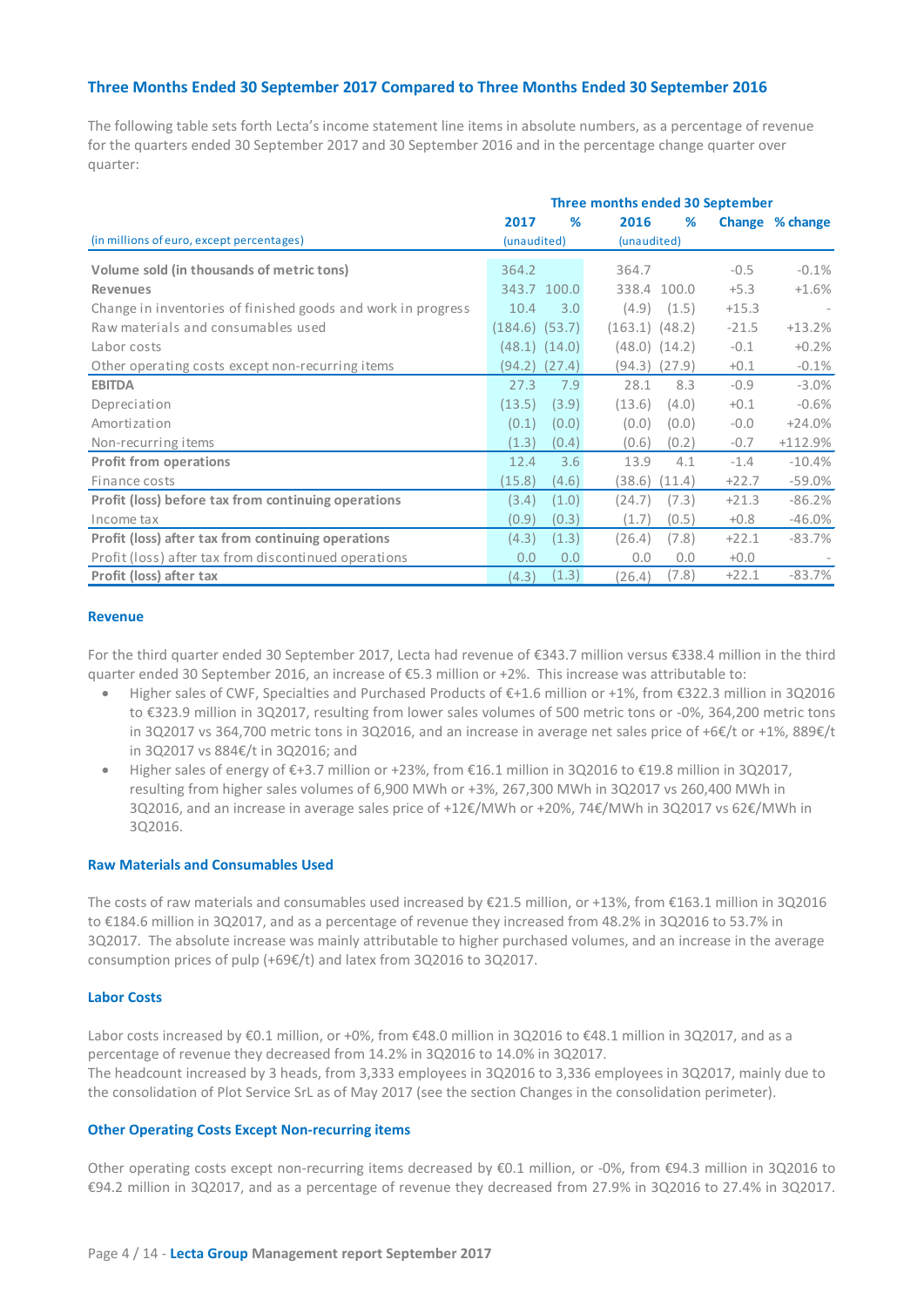The absolute decrease was essentially due to lower costs of energy and maintenance, partly offset by an increase of packaging materials, outsourcing, distribution, selling variable costs, production consumables and in overhead costs.

## **EBITDA**

EBITDA decreased by €0.9 million, or -3%, from €28.1 million in 3Q2016 to €27.3 million in 3Q2017. This decrease was the result of slightly lower sales of paper in volume, higher costs of packaging materials, outsourcing, distribution, selling variable, labor, production consumables and overheads costs, partly offset by lower net energy and maintenance costs, in a context of lower unit gross margin.

#### **Depreciation and Amortization**

Depreciation and amortization decreased by €0.1 million, or -1%, from €13.7 million in 3Q2016 to €13.6 million in 3Q2017.

## **Non-recurring items**

In 3Q2017, Lecta recorded a non-recurring charge of €-1.3 million, including €-0.7 million of Organization efficiency program. In 3Q2016, Lecta recorded a non-recurring charge of €-0.6 million mainly in relation with its Organization efficiency program.

## **Finance Costs**

Finance costs decreased by €22.7 million or -59%, from €38.6 million in 3Q2016 to €15.8 million in 3Q2017. This decrease was in relation with the redemption on 27 July 2016 of the €590 million notes issued in 2012, as Lecta had to bear €15 million of redemption premium and 30 days interest, and €8.4 million of 2012 notes issue costs not yet amortized.

## **Income Tax**

Lecta recorded income tax charges of €-0.9 million in 3Q2017 and €-1.7 million in 3Q2016.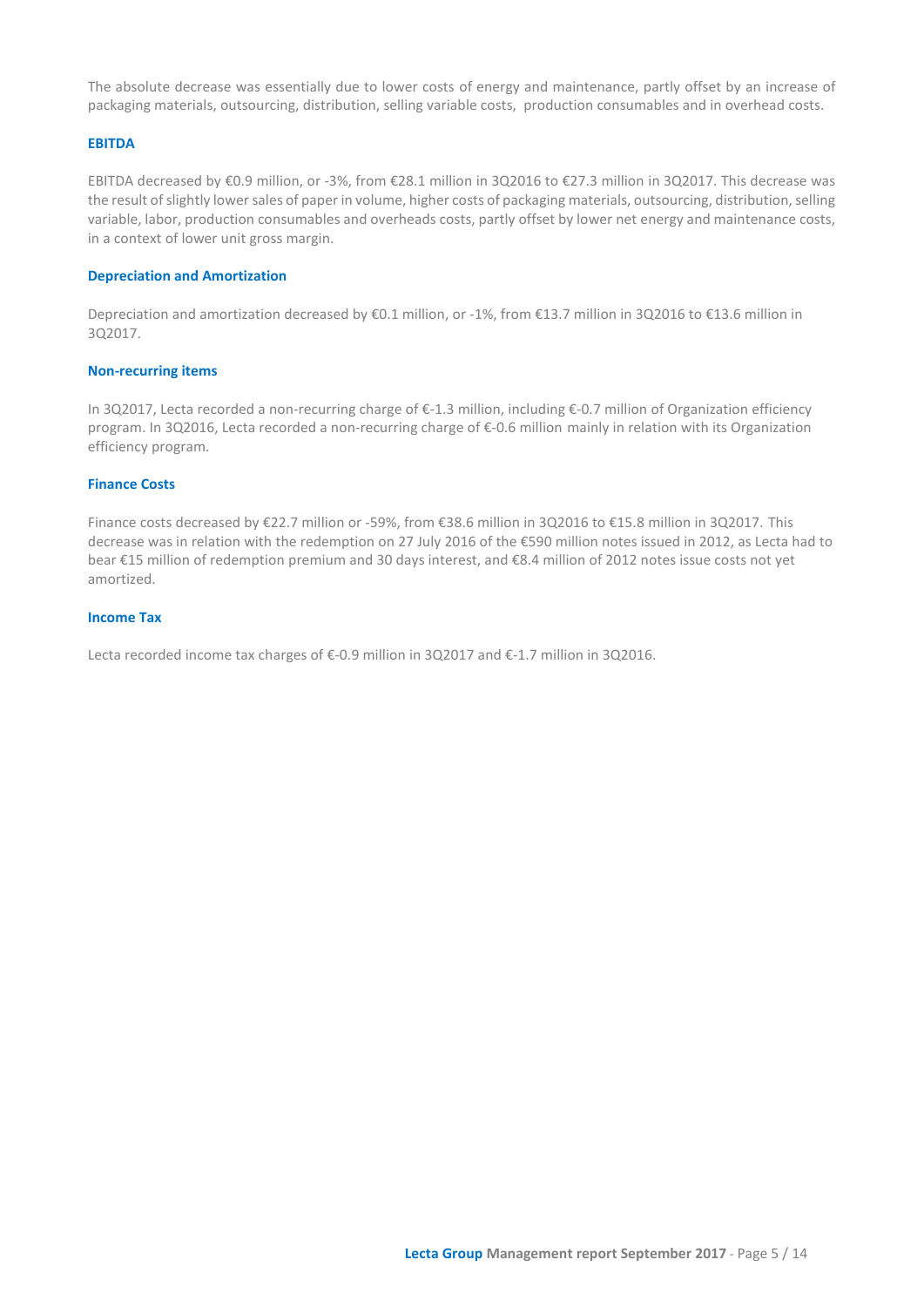## **Nine months Ended 30 September 2017 Compared to Nine months Ended 30 September 2016**

The following table sets forth Lecta's income statement line items in absolute numbers, as a percentage of revenue for the nine months ended 30 September 2017 and 30 September 2016 and in the percentage change period over period:

|                                                              | Nine months ended 30 September |        |                    |        |         |                 |
|--------------------------------------------------------------|--------------------------------|--------|--------------------|--------|---------|-----------------|
|                                                              | 2017                           | ℅      | 2016               | %      |         | Change % change |
| (in millions of euro, except percentages)                    | (unaudited)                    |        | (unaudited)        |        |         |                 |
| Volume sold (in thousands of metric tons)                    | 1,141.6                        |        | 1,122.8            |        | $+18.9$ | $+1.7%$         |
| <b>Revenues</b>                                              | 1,080.7 100.0                  |        | 1,055.3 100.0      |        | $+25.4$ | $+2.4%$         |
| Change in inventories of finished goods and work in progress | 13.7                           | 1.3    | 4.3                | 0.4    | $+9.4$  |                 |
| Raw materials and consumables used                           | $(560.7)$ $(51.9)$             |        | $(534.3)$ $(50.6)$ |        | $-26.4$ | +4.9%           |
| Labor costs                                                  | $(143.8)$ $(13.3)$             |        | $(144.2)$ $(13.7)$ |        | $+0.4$  | $-0.3%$         |
| Other operating costs except non-recurring items             | (302.5)                        | (28.0) | (289.6)            | (27.4) | $-12.9$ | $+4.5%$         |
| <b>EBITDA</b>                                                | 87.4                           | 8.1    | 91.4               | 8.7    | $-4.1$  | -4.4%           |
| Depreciation                                                 | (40.5)                         | (3.7)  | (40.9)             | (3.9)  | $+0.4$  | $-1.1%$         |
| Amortization                                                 | (0.2)                          | (0.0)  | (0.1)              | (0.0)  | $-0.1$  | $+64.4%$        |
| Non-recurring items                                          | (4.3)                          | (0.4)  | (4.4)              | (0.4)  | $+0.1$  | $-3.1%$         |
| <b>Profit from operations</b>                                | 42.4                           | 3.9    | 46.0               | 4.4    | $-3.6$  | $-7.8%$         |
| Finance costs                                                | (46.4)                         | (4.3)  | (71.9)             | (6.8)  | $+25.5$ | $-35.5%$        |
| Profit (loss) before tax from continuing operations          | (4.0)                          | (0.4)  | (25.9)             | (2.5)  | $+21.9$ | $-84.6%$        |
| Income tax                                                   | (6.3)                          | (0.6)  | (3.1)              | (0.3)  | $-3.3$  | $+105.5%$       |
| Profit (loss) after tax from continuing operations           | (10.3)                         | (1.0)  | (29.0)             | (2.8)  | $+18.7$ | $-64.4%$        |
| Profit (loss) after tax from discontinued operations         | 0.0                            | 0.0    | 0.0                | 0.0    | $+0.0$  |                 |
| Profit (loss) after tax                                      | (10.3)                         | (1.0)  | (29.0)             | (2.8)  | $+18.7$ | $-64.4%$        |

## **Revenue**

For the nine months ended 30 September 2017, Lecta had revenue of €1,080.7 million versus €1,055.3 million in the nine months ended 30 September 2016, an increase of €25.4 million or +2%. This increase was attributable to:

- Higher sales of CWF, Specialties and Purchased Products of €+3.7 million or +0%, from €1,007.5 million in September 2016 YTD to €1,011.3 million in September 2017 YTD, resulting from higher sales volumes of 18,900 metric tons or +2%, 1,141,600 metric tons in September 2017 YTD vs 1,122,800 metric tons in September 2016 YTD, but a decrease in average net sales price of -11€/t or -1%, 886€/t in September 2017 YTD vs 897€/t in September 2016 YTD; and
- Higher sales of energy of €+21.7 million or +46%, from €47.7 million in September 2016 YTD to €69.4 million in September 2017 YTD, resulting from higher sales volumes of 21,700 MWh or +3%, 860,000 MWh in September 2017 YTD vs 838,300 MWh in September 2016 YTD, and an increase in average sales price of +24€/MWh or +42%, 81€/MWh in September 2017 YTD vs 57€/MWh in September 2016 YTD.

## **Raw Materials and Consumables Used**

The costs of raw materials and consumables used increased by €26.4 million, or +5%, from €534.3 million in September 2016 YTD to €560.7 million in September 2017 YTD, and as a percentage of revenue they increased from 50.6% in September 2016 YTD to 51.9% in September 2017 YTD. The absolute increase was mainly attributable to higher purchased volumes and and an increase in the average consumption prices of pulp (+22€/t) and latex from from September 2016 YTD to September 2017 YTD.

## **Labor Costs**

Labor costs decreased by €0.4 million, or -0%, from €144.2 million in September 2016 YTD to €143.8 million in September 2017 YTD, and as a percentage of revenue they decreased from 13.7% in September 2016 YTD to 13.3% in September 2017 YTD.

The headcount decreased by 19 heads, from 3,318 employees in September 2016 YTD to 3,299 employees in September 2017 YTD, despite the consolidation of Plot Service SrL as of May 2017 (see the section Changes in the consolidation perimeter).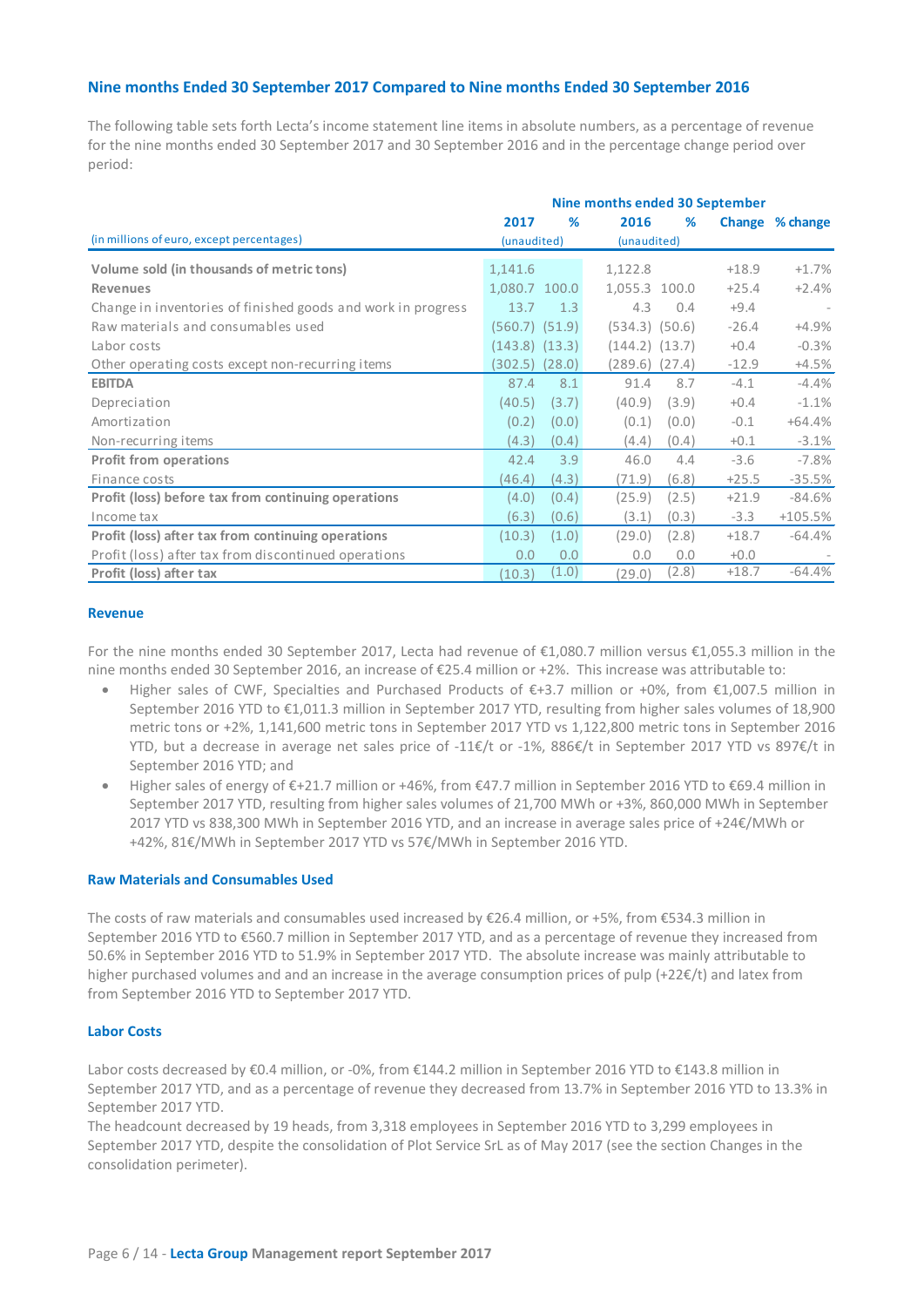#### **Other Operating Costs Except Non-recurring items**

Other operating costs except non-recurring items increased by €12.9 million, or +5%, from €289.6 million in September 2016 YTD to €302.5 million in September 2017 YTD, and as a percentage of revenue they increased from 27.4% in September 2016 YTD to 28.0% in September 2017 YTD. The absolute increase was essentially due to higher costs of energy, packaging materials, outsourcing, distribution, selling variable and overheads costs, partly offset by a decrease in maintenance, and production consumables costs.

#### **EBITDA**

EBITDA decreased by €4.1 million, or -4%, from €91.4 million in September 2016 YTD to €87.4 million in September 2017 YTD. This decrease was the result of higher costs of packaging materials, outsourcing, distribution, selling variable and overheads costs, partly offset by higher sales of paper in volume, lower net energy costs, labor, maintenance, and production consumables costs, in a context of lower unit gross margin.

#### **Depreciation and Amortization**

Depreciation and amortization decreased by €0.3 million, or -1%, from €41.0 million in September 2016 YTD to €40.7 million in September 2017 YTD.

#### **Non-recurring items**

In September 2017 YTD, Lecta recorded a non-recurring charge of €-4.3 million, including €+5.3 million of capital gain on the disposal of a plot of land and a building of the mill in Sarrià de Ter, permanently closed in October 2014, €-6.8 million associated to the attempt of private placement to institutional investors (see the section Projects and plans), and €-2.1 million of Organization efficiency program. In September 2016 YTD, Lecta recorded a non-recurring charge of €-4.4 million mainly in relation with its Organization efficiency program.

#### **Finance Costs**

Finance costs decreased by €25.5 million or -36%, from €71.9 million in September 2016 YTD to €46.4 million in September 2017 YTD. This decrease was in relation with the redemption on 27 July 2016 of the €590 million notes issued in 2012, as Lecta had to bear €15 million of redemption premium and 30 days interest, and €8.4 million of 2012 notes issue costs not yet amortized.

#### **Income Tax**

Lecta recorded income tax charges of €-6.3 million in September 2017 YTD and €-3.1 million in September 2016 YTD.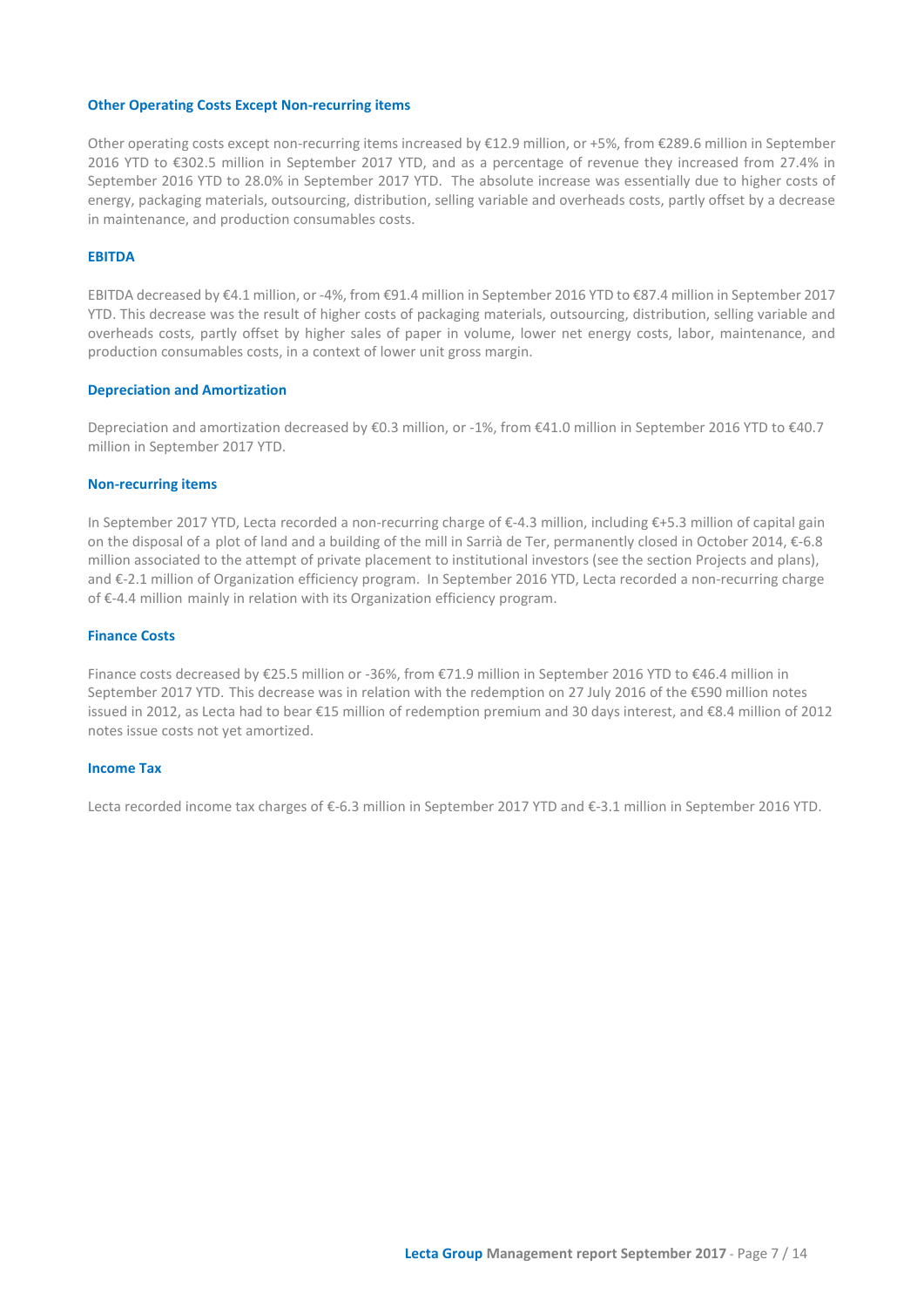# **LIQUIDITY AND CAPITAL RESOURCES**

## **Liquidity**

Lecta's primary sources of liquidity are cash from operating activities and the RCF credit line.

## **Notes**

On 27 July 2016, Lecta Group successfully completed its offering of €600 million new notes ("2016 notes"):

- €225 million of floating rate senior secured notes due 2022, bearing an interest rate of 3-month Euribor (with a floor at 0%) + 6.375%;

- €375 million of fixed rate senior secured notes due 2023, bearing an interest rate of 6.500%.

The 2016 notes are listed on the Official List of the Luxembourg Stock Exchange and traded on the Euro MTF market.

## **Credit Facilities**

Lecta has been making timely payments on the debt outstanding under its Credit Facilities. As part of the refinancing made on 27 July 2016, Lecta successfully completed the negotiation of a €65.0 million RCF due 2022, unused on 30 September 2017.

## **Cash**

At 30 September 2017 Lecta had €120.6 million of cash and cash equivalent.

## **Capital Resources**

Lecta's total capital resources amounted to €108.0 million in Total equity and €608.9 million in Non-current interestbearing borrowings as at 30 September 2017, compared to €102.5 million and €618.6 million, respectively, as at 30 September 2016. In addition, Current interest-bearing borrowings amounted to €12.8 million as at 30 September 2017, compared to €10.2 million as at 30 September 2016.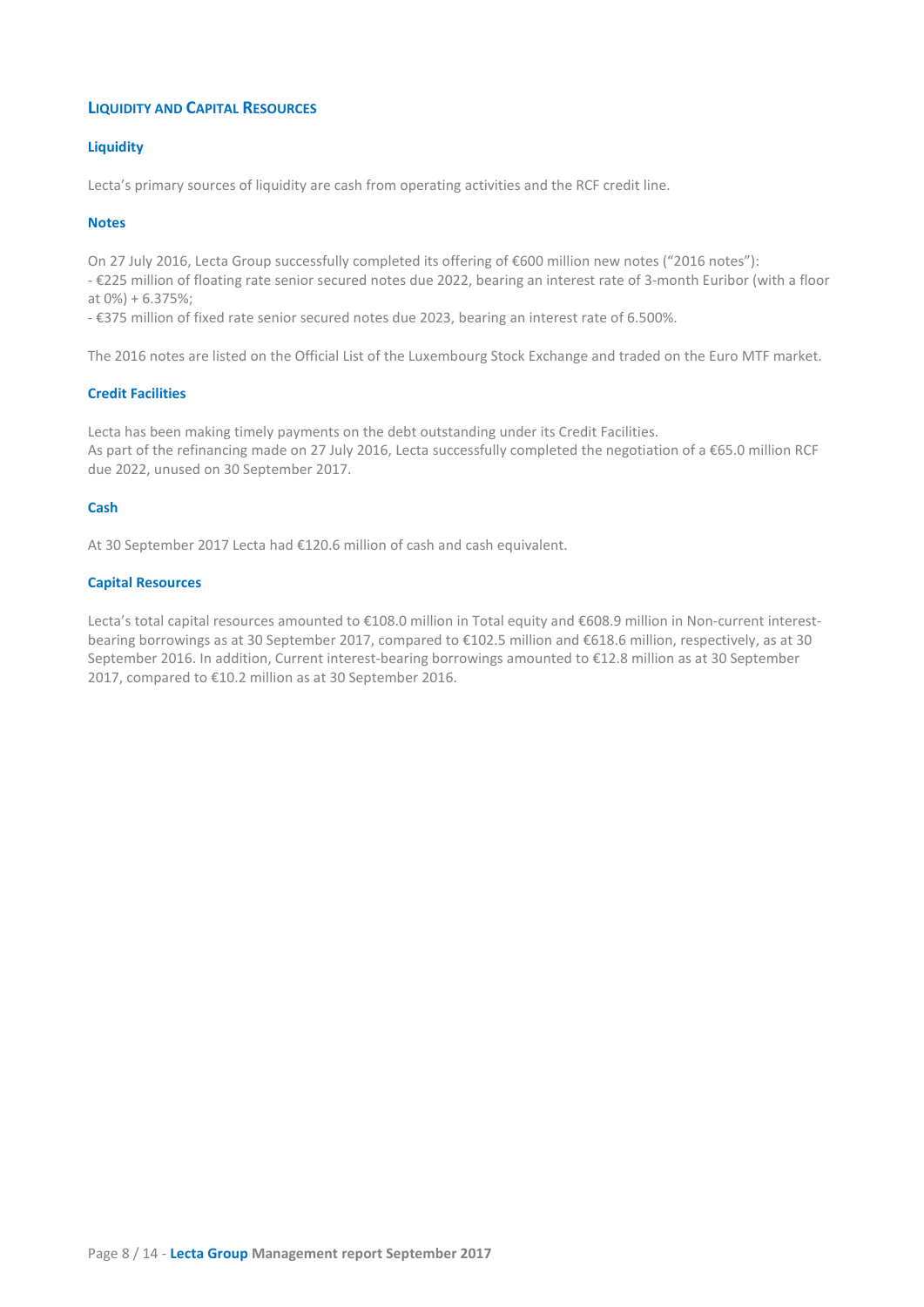## **CASH FLOW**

## **Three Months Ended 30 September 2017 Compared to Three Months Ended 30 September 2016**

Lecta's cash flows for the three months ended 30 September 2017 and 30 September 2016 were as follows:

|                                                                            | Three months ended 30 September |             |               |  |  |
|----------------------------------------------------------------------------|---------------------------------|-------------|---------------|--|--|
|                                                                            | 2017                            | 2016        | <b>Change</b> |  |  |
| (in millions of euro)                                                      | (unaudited)                     | (unaudited) |               |  |  |
| Cash flows from (used in) operating activities                             |                                 |             |               |  |  |
| <b>EBITDA</b>                                                              | 27.3                            | 28.1        | $-0.9$        |  |  |
| Inventories                                                                | (12.3)                          | 1.7         | $-14.0$       |  |  |
| Trade receivables                                                          | 13.4                            | 18.1        | $-4.7$        |  |  |
| Prepayments                                                                | (0.7)                           | (0.4)       | $-0.3$        |  |  |
| Trade payables                                                             | 8.0                             | (9.0)       | $+17.0$       |  |  |
| Working capital                                                            | 8.4                             | 10.4        | $-2.0$        |  |  |
| Provisions                                                                 | 0.7                             | 0.4         | $+0.3$        |  |  |
| Greenhouse gas emission rights                                             | (0.3)                           | (0.1)       | $-0.2$        |  |  |
| Proceeds (payments) related to non-recurring items                         | (3.5)                           | (0.6)       | $-2.8$        |  |  |
| Income tax paid                                                            | (0.4)                           | (0.9)       | $+0.6$        |  |  |
| Net cash flow (used in) / from operating activities                        | 32.2                            | 37.3        | $-5.1$        |  |  |
| Cash flows from (used in) investing activities                             |                                 |             |               |  |  |
| Purchase of property, plant and equipment                                  | (3.5)                           | (8.8)       | $+5.4$        |  |  |
| Proceeds from disposal of property, plant and equipment                    | 0.0                             | (0.0)       | $+0.0$        |  |  |
| Receipt of grants                                                          | 3.1                             | 1.7         | $+1.3$        |  |  |
| Purchase of other assets                                                   | 0.0                             | (0.3)       | $+0.3$        |  |  |
| Proceeds from disposal of other assets                                     | 0.0                             | 0.0         | $+0.0$        |  |  |
| Net cash flow (used in) / from investing activities                        | (0.4)                           | (7.5)       | $+7.1$        |  |  |
| Cash flows from (used in) financing activities                             |                                 |             |               |  |  |
| Interest paid                                                              | (21.3)                          | (12.9)      | $-8.4$        |  |  |
| Issue costs of borrowings                                                  | (0.2)                           | (23.8)      | $+23.6$       |  |  |
| Proceeds from borrowings                                                   | 2.4                             | 610.0       | $-607.6$      |  |  |
| Repayment of borrowings                                                    | (5.7)                           | (597.3)     | $+591.6$      |  |  |
| Payments of finance lease liabilities                                      | (0.1)                           | 0.0         | $-0.1$        |  |  |
| Net cash flow (used in) / from financing activities                        | (24.9)                          | (24.0)      | $-0.9$        |  |  |
|                                                                            |                                 |             |               |  |  |
| Net increase (decrease) in Cash & Cash equivalents net of banks overdrafts | 6.9                             | 5.8         | $+1.1$        |  |  |
| Net foreign exchange difference                                            | (0.1)                           | 0.1         | $-0.2$        |  |  |
| Cash & cash equivalents net of Bank overdrafts at 1 July                   | 96.7                            | 95.5        | $+1.3$        |  |  |
| Cash & cash equivalents net of Bank overdrafts at period end               | 103.6                           | 101.4       | $+2.2$        |  |  |
| Of which cash and cash equivalents                                         | 120.6                           | 113.7       | $+6.9$        |  |  |
| Of which bank overdrafts                                                   | (16.9)                          | (12.3)      | $-4.6$        |  |  |

During the three months ended 30 September 2017, Lecta's cash and cash equivalents increased by €12.8 million or +12%, from €107.8 million at 1 July 2017 to €120.6 million at 30 September 2017. The principal uses of cash during the three months ended 30 September 2017 were for Payments related to non-recurring items of €-3.5 million, Purchase of property plant and equipment of €-3.5 million, Interest payments of €-21.3 million, Repayment of borrowings net of Proceeds from borrowings of €-3.3 million.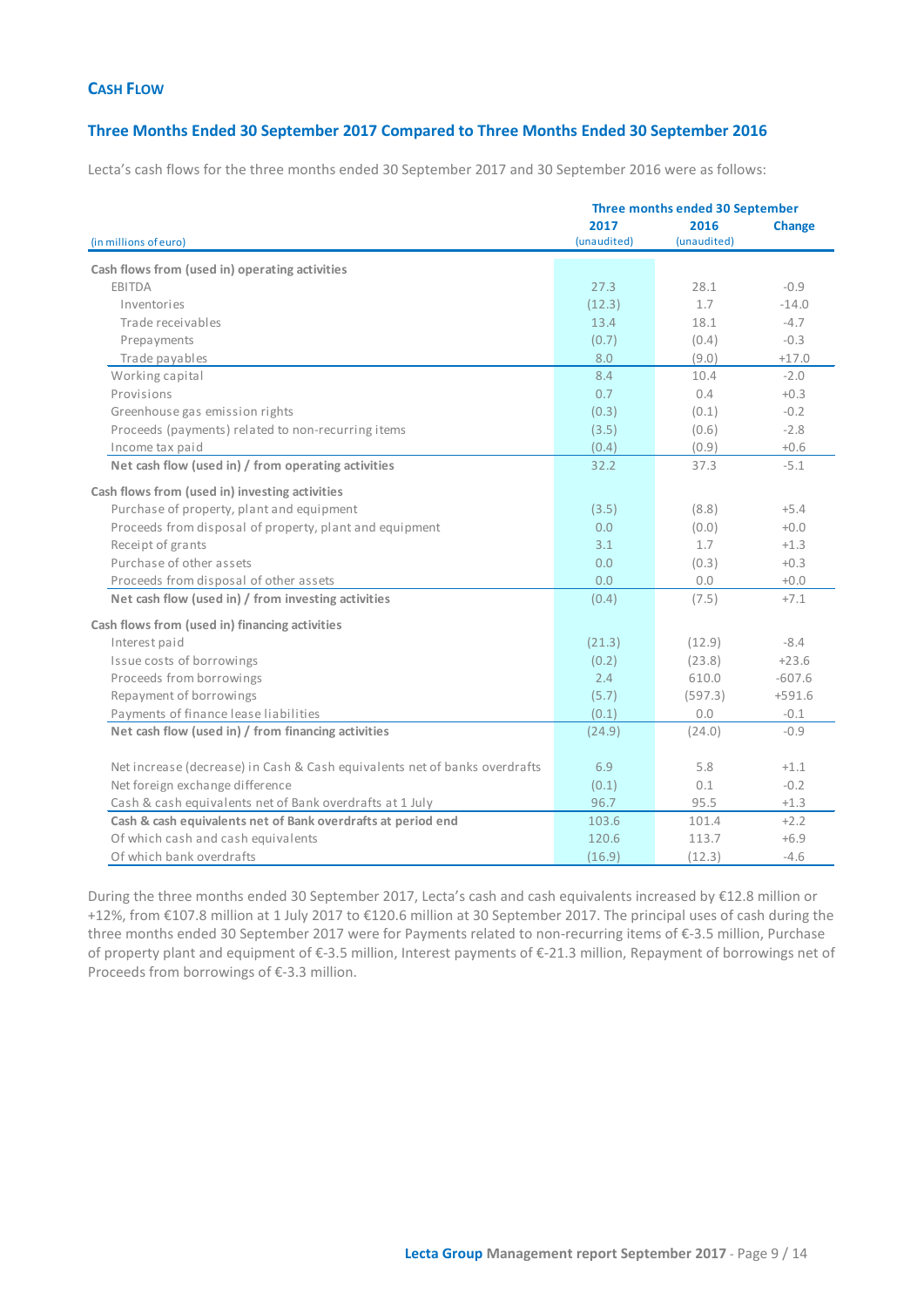During the three months ended 30 September 2017, the cash flows from operating activities were €+32.2 million, €-5.1 million less than reported during the three months ended 30 September 2016. The principal sources and uses of cash in operating activities were from:

- Ebitda of €+27.3 million;
- Decrease in Working capital of €+8.4million due to increases in inventories (impact of €-12.3 million), in prepayments (impact of €-0.7 million), and in trade payables (impact of €+8.0million), and a reduction in trade receivables (impact of €+13.4 million);
- Provisions of €+0.7 million;
- Greenhouse gas emission rights of €-0.3 million consisting in anticipated purchases of CO2 emission rights, reported in "Other intangible assets";
- Payments related to non-recurring items of €-3.5 million in relation with the attempt of private placement to institutional investors (see the section Projects and plans), and the Organization efficiency program;
- Income tax payments of €-0.4 million, of which €-0.3 million in relation with CICE tax credits in order to neutralize the above Ebitda profit booked in "Labor costs", as the cash was not collected during the three months ended 30 September 2017.

During the three months ended 30 September 2017, the cash flows used in investing activities were €-0.4 million, €+7.1 million less than the cash flows used in investing activities during the three months ended 30 September 2016. The principal uses and sources of cash in investing activities were from:

- Purchase of property, plant and equipment of  $E$ -3.5 million;
- Receipt of grant of €3.1 million in relation with White and Green certificates;

During the three months ended 30 September 2017, the cash flows used in financing activities were €-24.9 million, €-0.9 million more than the cash flows used in financing activities during the three months ended 30 September 2016. The principal uses of cash in financing were for:

- Interest paid of €-21.3 million;
- Issue costs on borrowings of €-0.2 million,
- Repayment of borrowings net of Proceeds from borrowings of €-3.3 million;
- Payments of finance lease liabilities of €-0.1 million.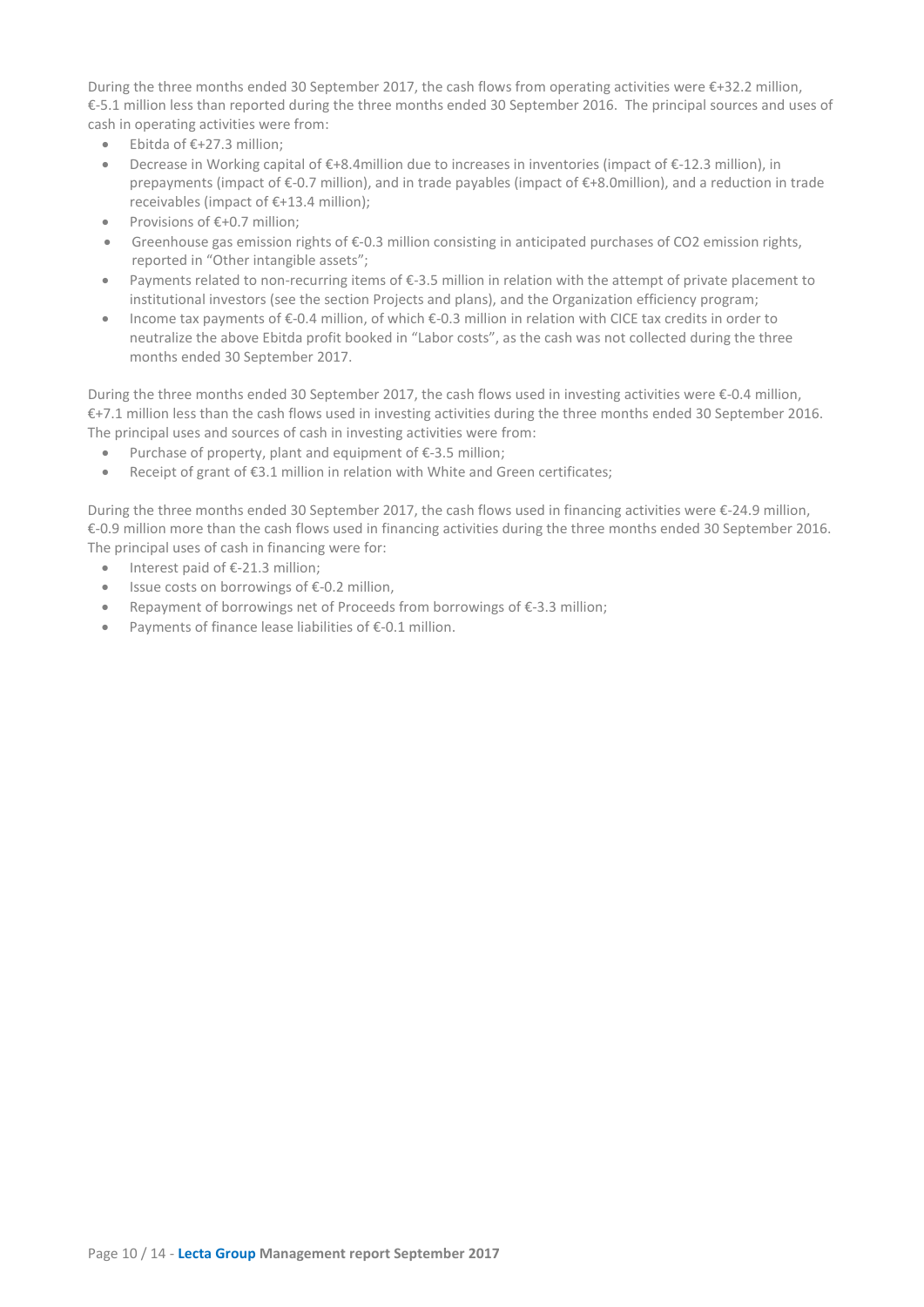## **Nine months Ended 30 September 2017 Compared to Nine months Ended 30 September 2016**

Lecta's cash flows for the nine months ended 30 September 2017 and 30 September 2016 were as follows:

|                                                                            |                     | Nine months ended 30 September |               |
|----------------------------------------------------------------------------|---------------------|--------------------------------|---------------|
| (in millions of euro)                                                      | 2017<br>(unaudited) | 2016<br>(unaudited)            | <b>Change</b> |
| Cash flows from (used in) operating activities                             |                     |                                |               |
| EBITDA                                                                     | 87.4                | 91.4                           | $-4.1$        |
| Inventories                                                                | (18.6)              | (4.5)                          | $-14.1$       |
| Trade receivables                                                          | (0.0)               | 33.8                           | $-33.9$       |
| Prepayments                                                                | (1.4)               | (1.3)                          | $-0.1$        |
| Trade payables                                                             | 9.3                 | (48.3)                         | $+57.6$       |
|                                                                            |                     |                                | $+9.5$        |
| Working capital<br>Provisions                                              | (10.8)<br>1.0       | (20.3)<br>2.0                  | $-1.0$        |
|                                                                            |                     |                                |               |
| Greenhouse gas emission rights                                             | (0.8)               | (2.6)                          | $+1.8$        |
| Proceeds (payments) related to non-recurring items                         | (7.0)               | (4.2)                          | $-2.8$        |
| Income tax paid                                                            | (3.3)               | (3.1)                          | $-0.2$        |
| Net cash flow (used in) / from operating activities                        | 66.5                | 63.3                           | $+3.2$        |
| Cash flows from (used in) investing activities                             |                     |                                |               |
| Purchase of property, plant and equipment                                  | (25.8)              | (30.8)                         | $+5.0$        |
| Proceeds from disposal of property, plant and equipment                    | 5.9                 | 0.0                            | $+5.9$        |
| Receipt of grants                                                          | (0.5)               | (1.8)                          | $+1.4$        |
| Purchase of other assets                                                   | 0.0                 | (0.4)                          | $+0.4$        |
| Proceeds from disposal of other assets                                     | 0.1                 | 0.0                            | $+0.1$        |
| Net cash flow (used in) / from investing activities                        | (20.2)              | (33.2)                         | $+12.9$       |
| Cash flows from (used in) financing activities                             |                     |                                |               |
| Interest paid                                                              | (50.7)              | (44.0)                         | $-6.7$        |
| Issue costs of borrowings                                                  | (1.0)               | (24.0)                         | $+23.0$       |
| Proceeds from borrowings                                                   | 18.6                | 636.0                          | $-617.4$      |
| Repayment of borrowings                                                    | (23.9)              | (629.7)                        | $+605.8$      |
| Payments of finance lease liabilities                                      | (0.4)               | (0.2)                          | $-0.3$        |
| Net cash flow (used in) / from financing activities                        | (57.4)              | (61.9)                         | $+4.4$        |
|                                                                            |                     |                                |               |
| Net increase (decrease) in Cash & Cash equivalents net of banks overdrafts | (11.2)              | (31.7)                         | $+20.6$       |
| Net foreign exchange difference                                            | (0.0)               | 0.6                            | $-0.6$        |
| Cash & cash equivalents net of Bank overdrafts at 1 January                | 114.8               | 132.5                          | $-17.7$       |
| Cash & cash equivalents net of Bank overdrafts at period end               | 103.6               | 101.4                          | $+2.2$        |
| Of which cash and cash equivalents                                         | 120.6               | 113.7                          | $+6.9$        |
| Of which bank overdrafts                                                   | (16.9)              | (12.3)                         | $-4.6$        |

During the nine months ended 30 September 2017, Lecta's cash and cash equivalents decreased by €13.8 million or -10%, from €134.4 million at 1 January 2017 to €120.6 million at 30 September 2017. The principal uses of cash during the nine months ended 30 September 2017 were for Working Capital of €-10.8 million, Payments related to nonrecurring items of €-7.0 million, Income tax paid of €-3.3million, Purchase of property plant and equipment of €-25.8 million, Interest payments of €-50.7 million, Repayment of borrowings net of Proceeds from borrowings of €-5.3 million.

During the nine months ended 30 September 2017, the cash flows from operating activities were €+66.5 million, €+3.2 million more than reported during the nine months ended 30 September 2016. The principal sources and uses of cash in operating activities were from:

- Ebitda of €+87.7million;
- Increase in Working capital of €-10.8 million due to increases in inventories (impact of €-18.6 million), in prepayments (impact of  $\epsilon$ -1.4 million), and in trade payables (impact of  $\epsilon$ +9.3 million);
- Provisions of €+1.0 million;
- Greenhouse gas emission rights of €-0.8 million consisting in anticipated purchases of CO2 emission rights, reported in "Other intangible assets";
- Payments related to non-recurring items of €-7.0 million in relation with the attempt of private placement to institutional investors (see the section Projects and plans), and the Organization efficiency program;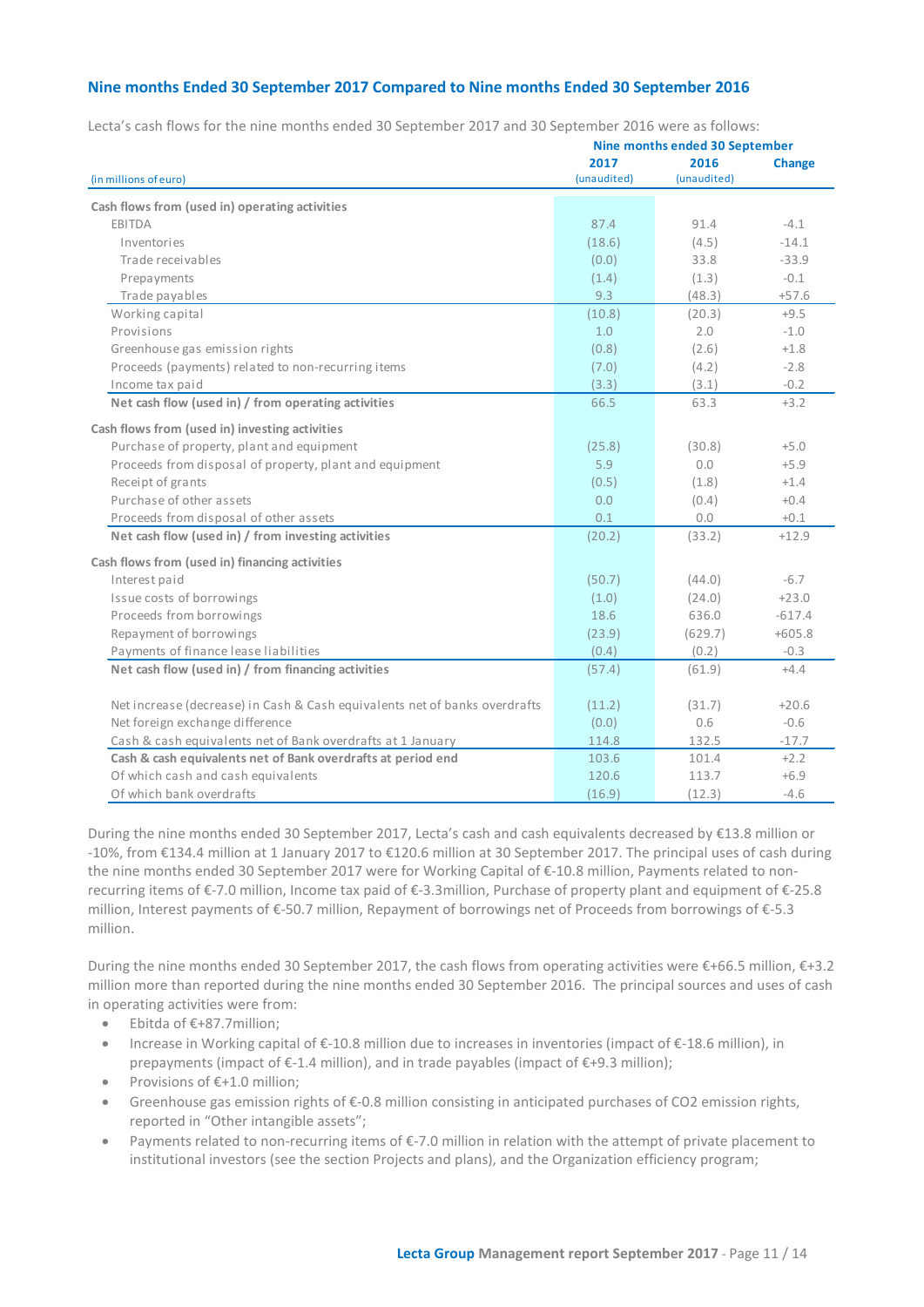• Income tax payments of €-3.3 million, of which €-0.8 million in relation with CICE tax credits in order to neutralize the above Ebitda profit booked in "Labor costs", as the cash was not collected during the nine months ended 30 September 2017.

During the nine months ended 30 September 2017, the cash flows used in investing activities were €-20.2 million, €+12.9 million less than the cash flows used in investing activities during the nine months ended 30 September 2016. The principal uses and sources of cash in investing activities were from:

- Purchase of property, plant and equipment of €-25.8 million;
- Proceeds from disposal of property, plant and equipment of €+5.9 million, mainly thanks to the disposal of a plot of land and a building of the mill in Sarrià de Ter, permanently closed in October 2014;
- Receipt of grant of €-0.5 million in relation with White and Green certificates in order to neutralize the profit booked in "Other operating costs except non-recurring items" above Ebitda, as the cash was not fully collected as at 30 September 2017;
- Proceeds from disposal of other assets of €+0.1 million.

During the nine months ended 30 September 2017, the cash flows used in financing activities were €-57.4 million, €+4.4 million less than the cash flows used in financing activities during the nine months ended 30 September 2016. The principal uses of cash in financing were for:

- Interest paid of €-50.7 million;
- Issue costs on borrowings of €-1.0 million,
- Repayment of borrowings net of Proceeds from borrowings of €-5.3 million;
- Payments of finance lease liabilities of €-0.4 million.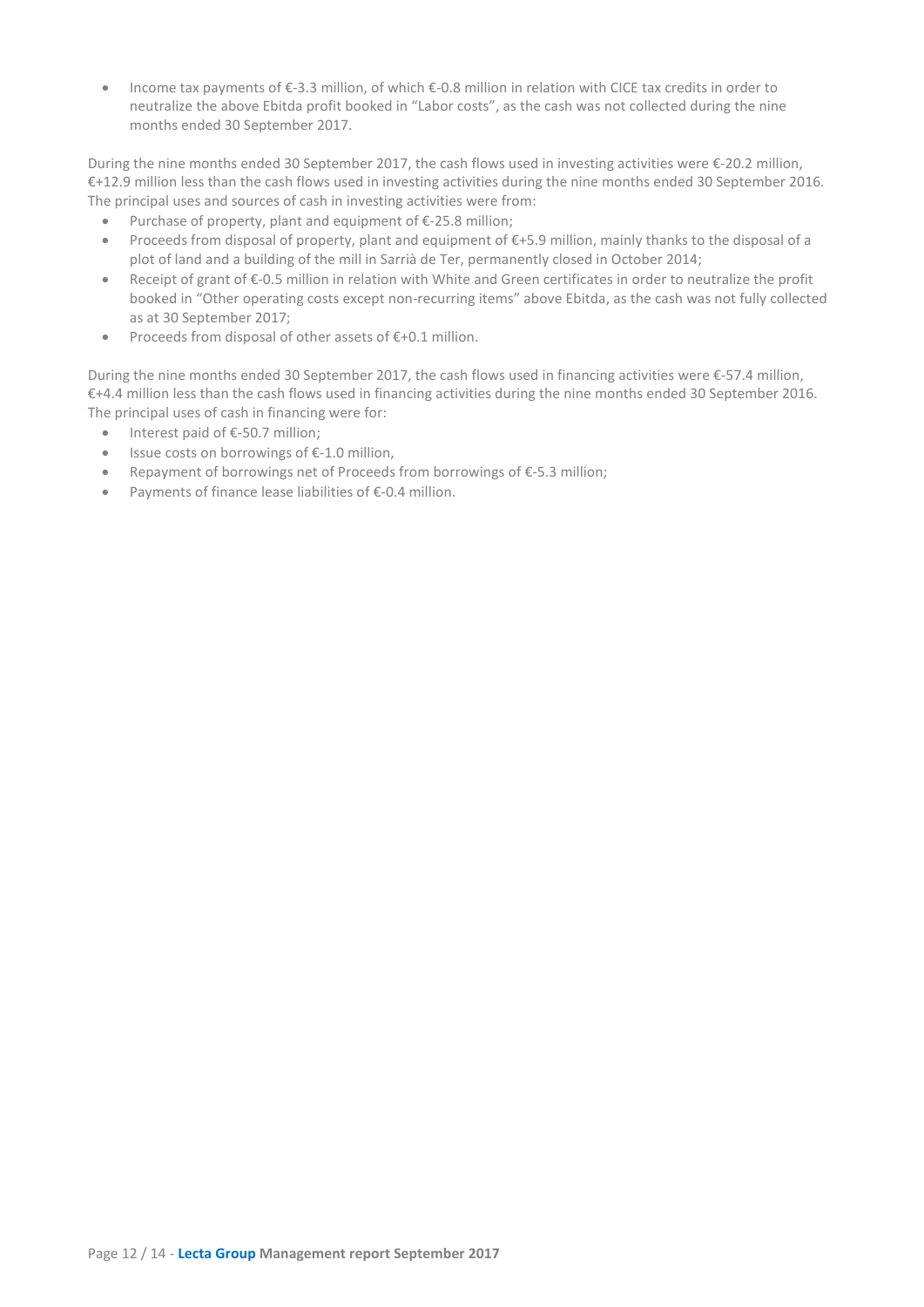## **PROJECTS AND PLANS**

The Management has Board authorization to explore projects aimed at (i) the simplification of the Group structure from a corporate and tax standpoint, (ii) the optimization of the operating organization, (iii) the strengthening of its specialty papers and merchanting operations, and (iv) the identification of exit opportunities.

On 26 May 2017, Lecta announced its intention to offer newly issued ordinary shares in a private placement to institutional investors. Certain of Lecta's shareholders also intended to sell part or all of their shares. The shares were expected to be admitted to trading on the Madrid, Barcelona, Bilbao and Valencia stock exchanges. On 21 June 2017, Lecta Board decided not to pursue a listing at this point despite the positive response shown by some potential investors, and to continue assessing all options to optimize value for all stakeholders.

## **Capital Expenditures and Investments**

In the three months ended 30 September 2017, capital expenditures were €3.5 million, i.e. €8.2 million for major paper machine rebuilds, €1.2 million for cost reduction and productivity improvement, €3.4 million for maintenance, €1.0 million for information technology, €1.4 million for environment and safety, and an increase in capital payables of €11.8 million.

In the nine months ended 30 September 2017, capital expenditures were €25.9 million, i.e. €16.0 million for major paper machine rebuilds, €3.5 million for cost reduction and productivity improvement, €17.1 million for maintenance, €4.7 million for information technology, €2.6 million for environment and safety, and an increase in capital payables of €17.8 million.

## **Organization Efficiency Program**

The integration process covers Lecta industrial operations in Italy, France and Spain, as well as the paper distribution ones in the same countries and, additionally, Portugal. Within the Organization efficiency program, Lecta planned several cost reduction projects.

For the nine month period ended 30 September 2017 the restructuring cash cost associated to Lecta efficiency programs was €-2.1 million, reported in the line "Non-recurring items". After payments, as at 30 September 2017, the remaining provision for restructuring was €5.8 million.

A summary of the main cost reduction initiatives implemented since the end of 2012 is presented in the Note 3.3.1 to the Interim financial statements.

## **EVENTS AFTER THE STATEMENT OF FINANCIAL POSITION DATE**

#### **Challenge of 2010-2015 Green certificates by GSE**

Alto Garda Power SrL, the Italian cogeneration plant of Lecta, was informed in a preliminary statement dated 14 July 2017 that the publicly owned company GSE SpA (Gestore dei Servizi Energetici) was challenging part of the Green certificates granted to it for the period 2010-2015. On 30 October 2017, GSE SpA claimed the reimbursement of €5.2 million. Alto Garda Power SrL is confident on the rightness of its position and reserves its rights to defend its own interests.